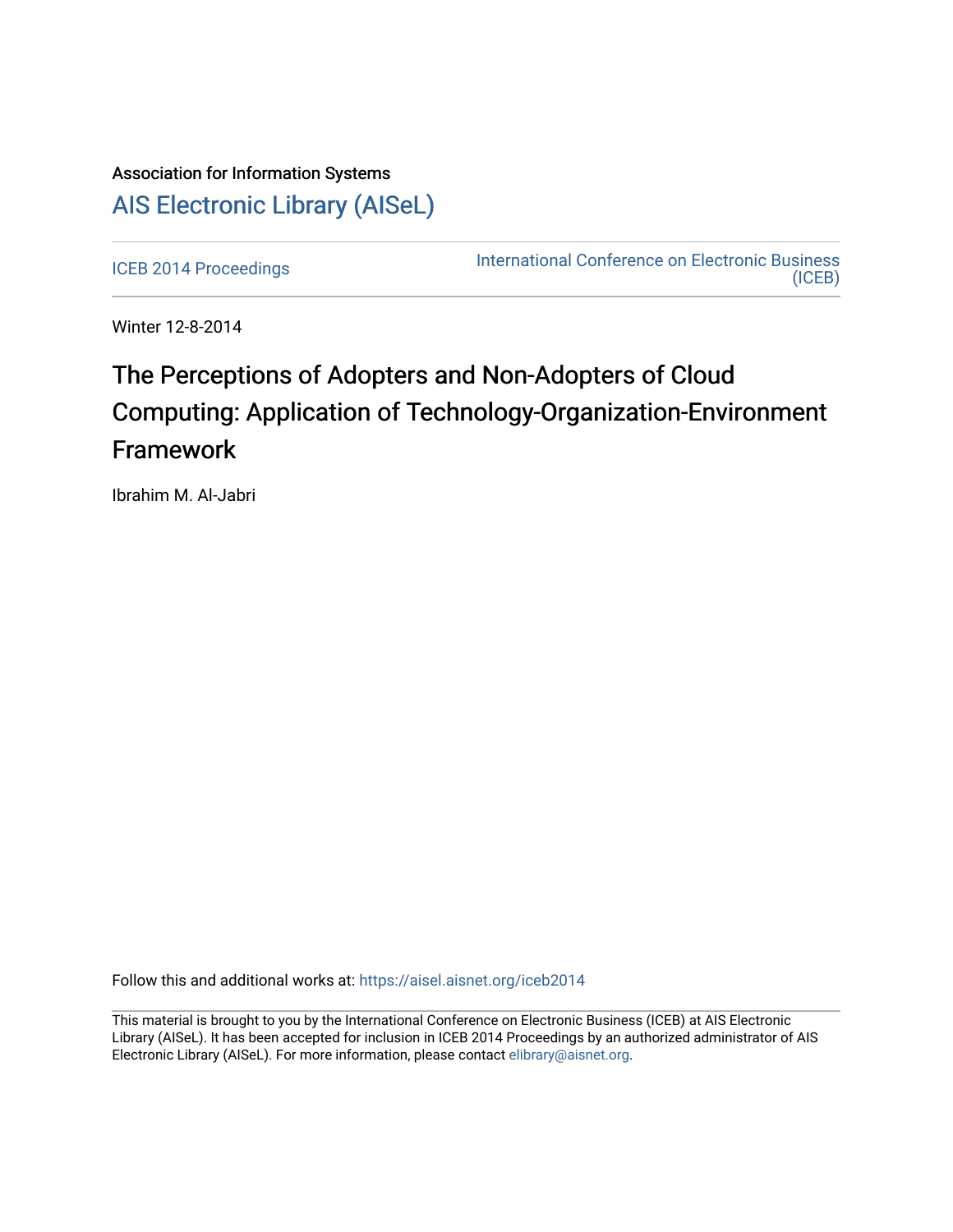### **THE PERCEPTIONS OF ADOPTERS AND NON-ADOPTERS OF CLOUD COMPUTING: APPLICATION OF TECHNOLOGY-ORGANIZATION-ENVIRONMENT FRAMEWORK**

Ibrahim M. Al-Jabri, King Fahd University of Petroleum & Minerals, imjabri@kfupm.edu.sa

#### **ABSTRACT**

The purpose of this research is to explore the differences between cloud computing adopters and non-adopters. This study used technology-organization-environment (TOE) framework to investigate the perceptions of IT staff towards cloud computing adoption. The specific factors in the TOE framework are relative advantage, complexity, compatibility, top management support, organizational readiness, competitive pressure, and business partner pressure. An online-based survey was employed to collect data from IT managers, IT consultants, and IT professionals working at Saudi organizations. The findings revealed that adopters have higher perceptions to cloud computing than the non-adopters, except for complexity. The findings offer organizations and cloud computing service providers with better understanding of factors to be considered when making decisions about the adoption of cloud computing. The findings would also help organizations to consider their information technologies investments when implementing cloud computing.

*Keywords*: Cloud computing, **t**echnology-organization-environment model, technology adoption.

#### **INTRODUCTION**

The National Institute of Standards and Technology (NIST) defines cloud computing as "A model for enabling convenient, on-demand network access to a shared pool of configurable computing resources (e.g. networks, servers, storage, applications, and services) that can be rapidly provisioned and released with minimal management effort or service provider interaction" [8, p.11). The emergence of cloud computing services is considered a major development in the provision of information technology (IT) resources to organizations. Cloud computing helps organizations to better leverage their investment in IT resources and allows them to respond more quickly to changing business needs for IT services [13]. However, cloud computing can have greater positive impact on organizational performance only if managed effectively.

Cloud computing are normally delivered through three service models [6] [25] [26]: 1) Software as a Service (SaaS), 2) Platform as a Service (PaaS), and 3) Infrastructure as a Service (IaaS). These service delivery models suit different types of business needs for IT services. Since IT proved to have enabled competitive advantages for business organizations, effective adoption of cloud computing is becoming more important. In addition, the decision making process involved in the planning for and management of adopting cloud computing is becoming more complex. The reason for this is that a number of organizational issues such as strategic alignment with business plans, people acceptance/resistance, culture, security risk, data privacy, and cost can affect the successful adoption of cloud computing in organizations.

According to Gartner, enterprise's spending on cloud computing is growing faster than overall IT spending and it is expected to grow by over 100% to become a \$207 billion industry by 2016 whereas the overall global IT market is forecast to grow at 3% [18]. Owing to the potential for cloud computing, more research is needed to understand the different factors influencing its adoption. The proposed research, therefore, is aimed to explore the different perceptions of adopters and non-adopters of cloud computing adoption. The results of this research project are expected to help both cloud computing providers and business organizations to focus more on the key issues of cloud computing adoption and thus lead them to make more effective decisions. It is envisaged that the findings will inform business organizations, especially from those who just have started their journey to cloud applications and platforms, to effectively manage the adoption of, and investment in, cloud computing services. This remaining sections of this paper are organized as follows. Next sections provide a brief description about cloud computing, followed by the research variables and hypotheses, then the methodology, results, discussions and implications. The last section addresses the conclusions, limitations and future directions.

#### **OVERVIEW OF CLOUD COMPUTING**

Cloud computing is a new paradigm shift that allows customers to choose from a pool of computing resources including hardware, software, and networking infrastructure. These computing resources provide on-demand and instant services and charges customers on a pay-per-use basis [3] [9]. NIST defines cloud computing by describing five essential characteristics, three cloud service models, and four cloud deployment models [14]. The characteristics, service models, and deployment models are depicted in Figure 1.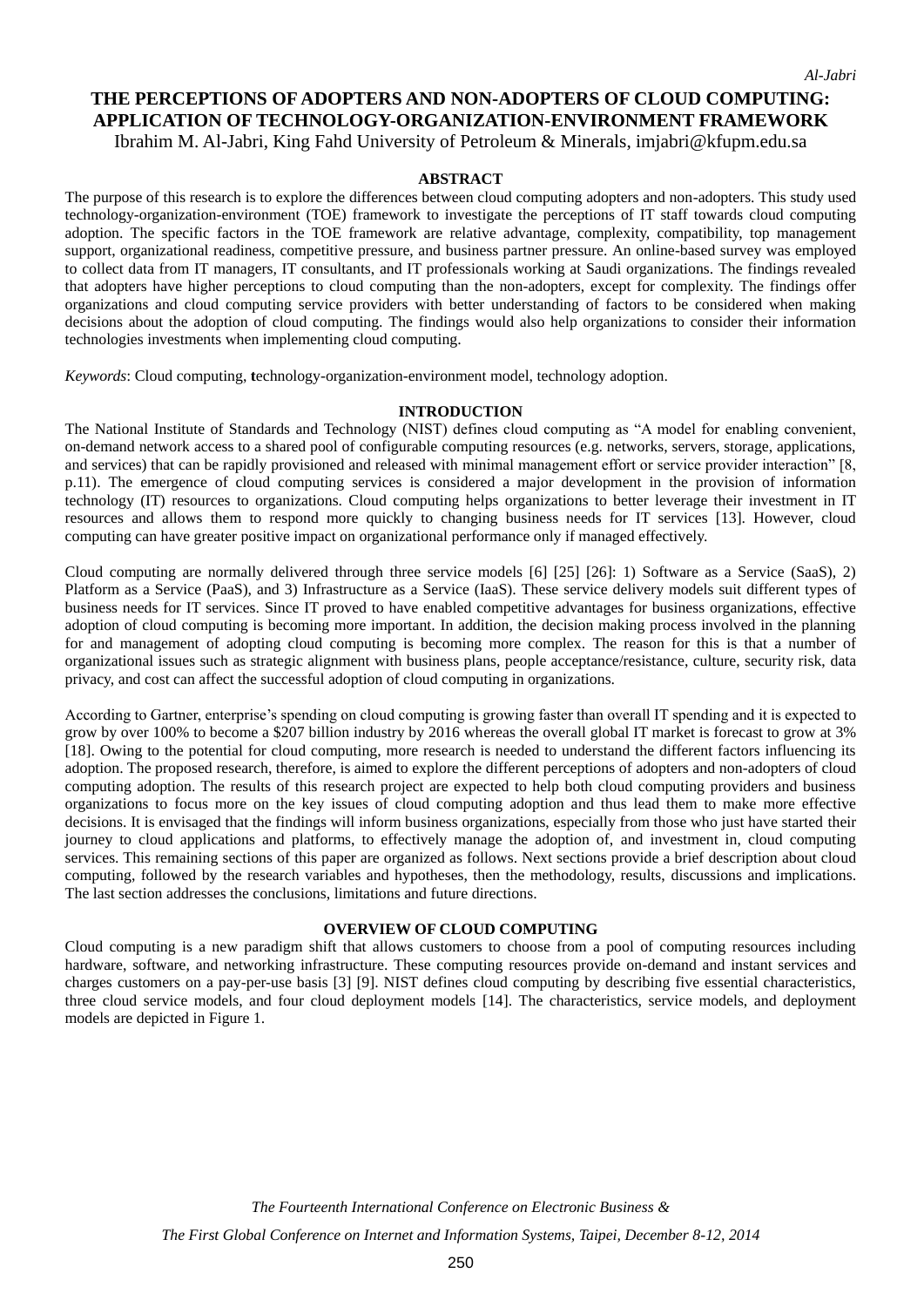#### *Al-Jabri*



Figure 1. Cloud Computing Characteristics, Service Models and Deployment Models [2]

Cloud services exhibit five essential characteristics that demonstrate their relation to, and differences from, traditional computing approaches [2]:

- 1. On-demand self-service. A consumer can unilaterally provision computing capabilities such as server time and network storage as needed automatically, without requiring human interaction with a service provider.
- 2. Broad network access. Capabilities are available over the network and accessed through standard mechanisms that promote use by heterogeneous thin or thick client platforms (e.g., mobile phones, laptops, and PDAs) as well as other traditional or cloud-based software services.
- 3. Resource pooling. The provider's computing resources are pooled to serve multiple consumers using a multi-tenant model, with different physical and virtual resources dynamically assigned and reassigned according to consumer demand. There is a degree of location independence in that the customer generally has no control or knowledge over the exact location of the provided resources, but may be able to specify location at a higher level of abstraction (e.g., country, state, or datacenter
- 4. Rapid elasticity. Capabilities can be rapidly and elastically provisioned in some cases automatically to quickly scale out; and rapidly released to quickly scale in. To the consumer, the capabilities available for provisioning often appear to be unlimited and can be purchased in any quantity at any time.
- 5. Measured service. Cloud systems automatically control and optimize resource usage by leveraging a metering capability at some level of abstraction appropriate to the type of service (e.g., storage, processing, bandwidth, or active user accounts). Resource usage can be monitored, controlled, and reported — providing transparency for both the provider and consumer of the service.

The cloud service delivery models provide three layers of cloud computing services [3] [5] [6] [25] [26]:

- 1. Infrastructure as a Service (IaaS). It provides the customer with the necessary computing resources (e.g. processing, storage, networks, and other basic computing resources) and allows the customer to install and run different software such as operating systems and software applications.
- 2. Platform as a Service (PaaS). It provides the customer with the ability to install onto the cloud infrastructure applications produced using programming languages and tools supported by the provider.
- 3. Software as a Service (SaaS). It provides the customer with the capability to use the provider's applications which can be accessed from various remote devices, through a thin client interface, such as a web browser. The customer does not manage the cloud infrastructure or individual application configurations.

Regardless of the service model utilized (SaaS, PaaS, or IaaS), there are four deployment models identified for cloud computing services [5] [25] [26]:

1. Private cloud. This cloud is either owned or exclusively used by a single organization. It may be managed by the organization or a third party, and may exist on premise or off premise. It offers the highest degree of security.

*The Fourteenth International Conference on Electronic Business &*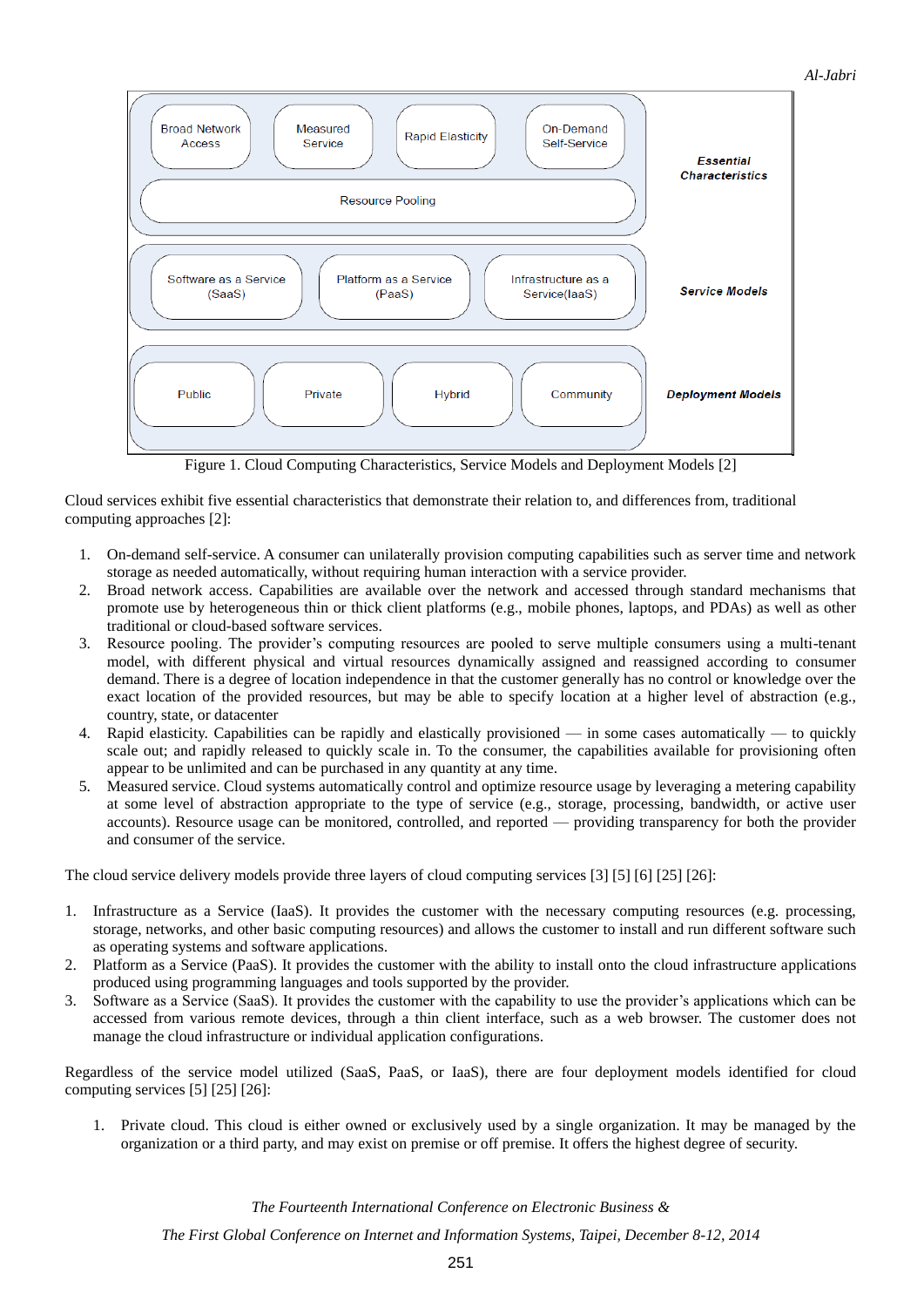- 2. Public cloud. This cloud is owned and operated by the cloud computing provider. The provider manage and sell the cloud services to customers.
- 3. Community cloud. This cloud is shared by several organizations and supports a specific community that has communal concerns (e.g., security requirements, policy, compliance considerations, etc..). It may be managed by the organizations or a third party, and may exist on premise or off premise.
- 4. Hybrid cloud. This cloud is a combination of public and private clouds. It requires determining the best split between the public and private cloud components, but are bound together by standardized or proprietary technology, that enables data and application portability (e.g., cloud bursting for load-balancing between clouds).

#### **RESEARCH VARIABLES AND HYPOTHESES**

A search of the literature revealed that the TOE framework has been used in the field of information and communication technology innovation adoptions [1] [7] [10] [11] [17] [20]. The TOE has three contexts involving technological, organizational, and environmental characteristics. The specific factors within each of the three contextual factors vary across different studies. However, the TOE framework has received consistent empirical support [10] [21]. The TOE framework provides an appropriate theoretical foundation for this study to examine the factors associated with the adoption of cloud computing.

#### **Technological Context**

The technological context refers to internal and external technologies applicable to the firm. The main focus of technological context is on how technology characteristics influence the adoption decision [19]. Tornatzky and Klein [22] conducted a meta-analysis study and found that relative advantage, complexity, and compatibility were highly associated with innovation behavior. Relative advantage is defined as the degree to which a technological factor is perceived as providing greater benefit for the firm [19]. The expected benefits of embedded cloud computing services include the following: speed of business communications, efficient coordination among firms, better customer communications, and access to market information mobilization [12]. From a previous research, the relative advantage had a significant effect on the adoption of cloud computing [12]. Complexity is defined as "the degree to which an innovation is perceived as relatively difficult to understand and use" [19, p.257]. Firms may not have confidence in a cloud computing system because it is relatively new to them. It may take adopters a long time to understand and implement. Thus, complexity of an innovation may act as a barrier to the implementation of new technology, like cloud computing [12]. Compatibility refers to the degree to which innovation fits with the potential adopter's existing values, previous practices and current needs [12]. Compatibility was found to be a key factor in influencing cloud computing adoption [23]. Hence, it is worthwhile to examine this factor in this study. Thus, the following hypotheses are proposed:

*H1: The Cloud Computing adopters will have higher perception of relative advantage than will the non-adopters. H2: The Cloud Computing adopters will have lower perception of complexity than will the non-adopters. H3: The Cloud Computing adopters will have higher perception of compatibility than will the non-adopters.*

#### **Organizational Context**

This context may have a high impact on cloud computing adoption. Factors in the organizational context include top management support, organizational readiness, and company size. Top management support is the most critical factor for creating a supportive climate and for providing adequate resources for the adoption of new technologies. Top management plays an important role because cloud computing implementation may involve integration of resources and reengineering of business processes. Moreover, a previous research has found the top management support is one of the major determinants of cloud computing adoption [12] [16]. Organization readiness is defined as "the availability of the needed organizational resources for adoption" [7, p.467]. The readiness of organizations refers to technological infrastructure, financial and IT human resources that influence the adoption of new technology. Technological infrastructure refers to installed network technologies and enterprise systems, which provide a platform on which the cloud computing applications can be implemented. IT human resources provide the knowledge and skills to implement cloud-computing-related IT applications [12] [16]. Thus, the following hypotheses are proposed:

*H4: The Cloud Computing adopters will have higher perception of top management support than will the non-adopters. H5: The Cloud Computing adopters will have higher perception of organizational readiness than will the non-adopters.*

#### **Environmental Context**

The environmental context describes the industrial settings in which an organization conducts its business. These include level of competition, trading partners, and rules and regulations. Competitive pressure refers to the level of pressure felt by the firm from competitors within the industry. Additionally, many firms rely on trading partners for their IT design and implementation tasks [1] [12] [16]. Organizations need to adopt new technologies and try to have a competitive advantage over their competitors. In addition, organizations should adopt the same or compatible technologies with their partners in order to have compatibilities that ease data sharing and interchangeability. Competitive and trading partner pressures have been found as significant determinants of cloud computing adoption [12]. Thus, the following hypotheses are proposed:

*The Fourteenth International Conference on Electronic Business &*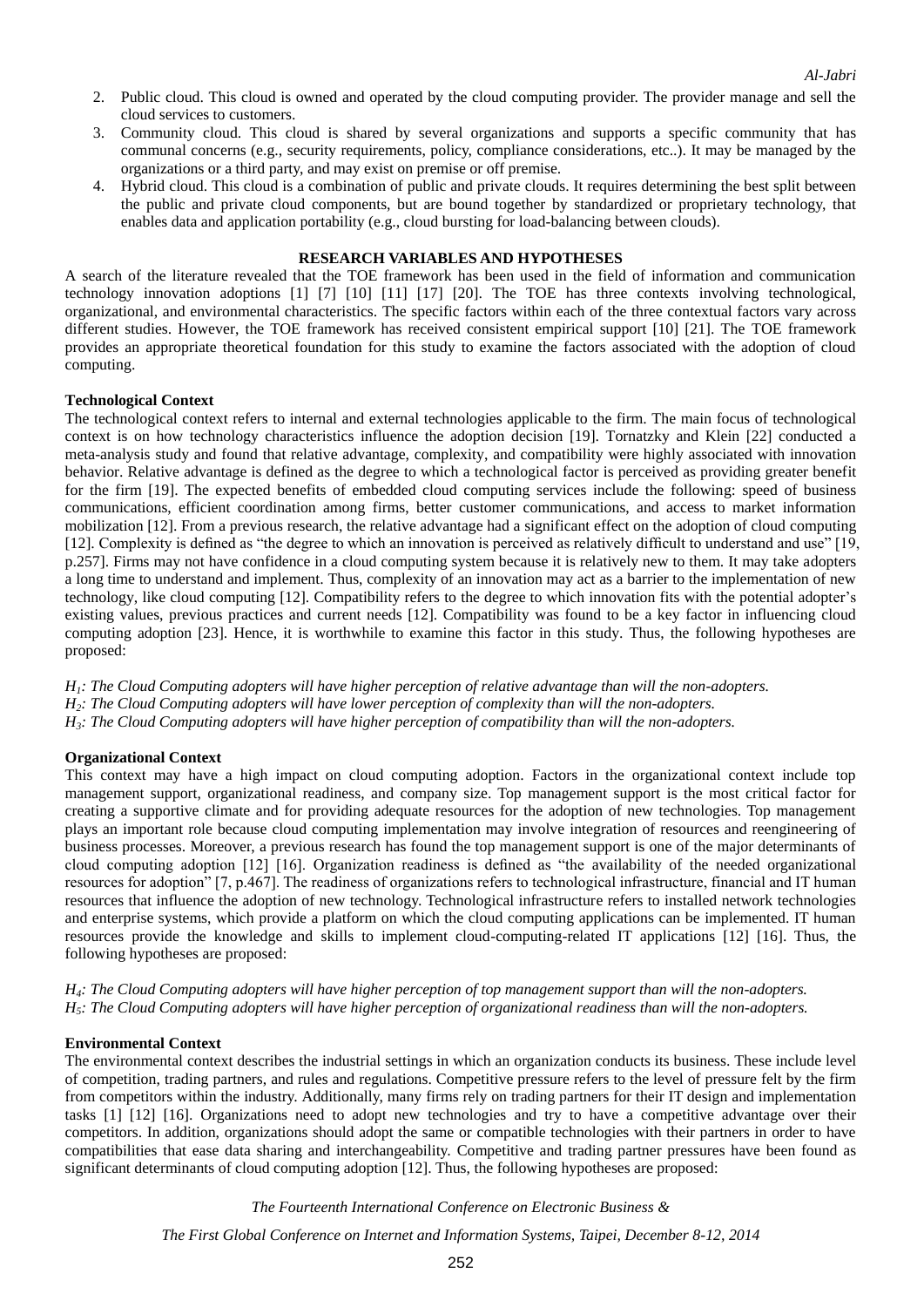*H6: The Cloud Computing adopters will have higher perception of competitive pressure than will the non-adopters. H7: The Cloud Computing adopters will have higher perception of partner pressure than will the non-adopters.*

#### **METHODOLOGY**

#### **Survey Development**

To test the above hypotheses, a survey instrument was developed based on an extensive review of the literature. The measurement items of the research variables were adapted from previous research studies. Items adapted from [21] were used to operationalize relative advantage and partner pressure. Complexity was measured by three items adapted from [12] [24]. Three items drawn from [4] were used to measure compatibility. Three items adapted from [21] [24] were used to operationalize top management support. Items adapted from [4] were used to measure organizational readiness and competitive pressure. To assure the face validity of the survey instrument, it was reviewed and validated by a group of IT professionals who are well aware of cloud computing technologies. Based on their feedback, the survey has been reviewed and modified according to the IT professionals' comments and feedback. As a result, some of the items have been rephrased to make them easier to understand by the respondents. The survey consists of two parts. The first part of the survey captured the demographic details of the respondents. The second part captured the respondent's perception of relative advantage, complexity, compatibility, top management support, organizational readiness, competitive pressure, and partner pressure. They were asked to give their level of agreement or disagreement on the items of the study variables using the following scale: 1= strongly disagree,  $2=$  disagree,  $3=$  somewhat disagree,  $4=$ neutral,  $5=$  somewhat agree,  $6=$  agree, and  $7=$  strongly agree. The adoption was operationalized as a dichotomous variable, whether a firm was an adopter or non-adopter of cloud computing (0: non-adopter; 1: adopter). A summary of the measurement items and their sources is provided in the appendix.

#### **Data Collection**

The target respondents are IT managers, IT consultants and IT professionals who work at Saudi firms and have some knowledge about cloud computing technology. The survey was designed as a webpage hosted by kwiksurveys.com, an online survey service provider. Then, the link to the survey embedded in a short note explained the purpose of the research and assured the confidentiality of the responses was sent, through E-mails, LinkedIn and Facebook, to 560 IT professionals in Saudi Arabia. The number of returned responses were 146 responses. After omitting incomplete responses, 106 responses were used for further analyses. The effective response rate was around 19%.

#### **RESULTS**

#### **Sample Characteristics**

The total number of usable responses to the survey was 106 responses. Most of the respondents were IT professionals, IT consultant, or IT managers. Respondents whose companies had not adopted cloud computing were classified as non-adopters, whereas respondents whose companies had adopted cloud computing were classified as adopters. Out of those, 40 (37.7%) indicated that their firms have adopted cloud computing while the remaining 66 (62.3%) have not yet adopted cloud computing. The majority of these firms were in the market for more than 30 years. Seventy-nine percent of these organizations employed more than 2,000 employees. Table 1 summarizes the demographic characteristics of the respondents in adopting and non-adopting organizations.

|                            |                          | All |               | <b>Adopters</b> |               | Non-adopters   |      |
|----------------------------|--------------------------|-----|---------------|-----------------|---------------|----------------|------|
|                            |                          | N   | $\frac{6}{6}$ | $\mathbf{N}_1$  | $\frac{6}{9}$ | $\mathbf{N}_2$ | $\%$ |
| Organization Age           | Less than 10 years       | 13  | 12.3          | 5               | 12.5          | 8              | 12.1 |
|                            | $10-30$ years            | 17  | 16.0          | 9               | 22.5          | 8              | 12.1 |
|                            | Over 30 years            | 76  | 71.7          | 26              | 65.0          | 50             | 75.8 |
| Number of                  | Less than $1,000$        | 15  | 14.2          | 7               | 17.5          | 8              | 12.1 |
| Employees                  | 1,000 to 2,000           | 12  | 11.3          | 4               | 10.0          | 8              | 12.1 |
|                            | More than 2,000          | 79  | 74.5          | 29              | 72.5          | 50             | 75.8 |
| Number of IT Staff         | Less than 10             | 5   | 4.7           | 2               | 5.0           | 3              | 4.5  |
|                            | 10 to $50$               | 5   | 4.7           | 2               | 5.0           | 3              | 4.5  |
|                            | 51 to 100                | 7   | 6.6           | 3               | 7.5           | 4              | 6.1  |
|                            | 101 to 200               | 12  | 11.3          | $\overline{4}$  | 10.0          | 8              | 12.1 |
|                            | More than 200            | 77  | 72.6          | 29              | 72.0          | 48             | 72.7 |
| <b>Organization Annual</b> | Less than 10 million     | 8   | 7.5           | 4               | 10.0          | 4              | 6.1  |
| Revenue $(SAR)^*$          | 10 to 100 million        | 6   | 5.7           | 1               | 2.5           | 5              | 7.6  |
|                            | 101 to 500 million       | 14  | 13.2          | 5               | 12.5          | 9              | 13.6 |
|                            | 500 million to 1 billion | 6   | 5.7           | 4               | 10.0          | $\overline{2}$ | 3.0  |

Table 1. Demographic Characteristics of adopters and non-adopters of cloud computing

*The Fourteenth International Conference on Electronic Business &*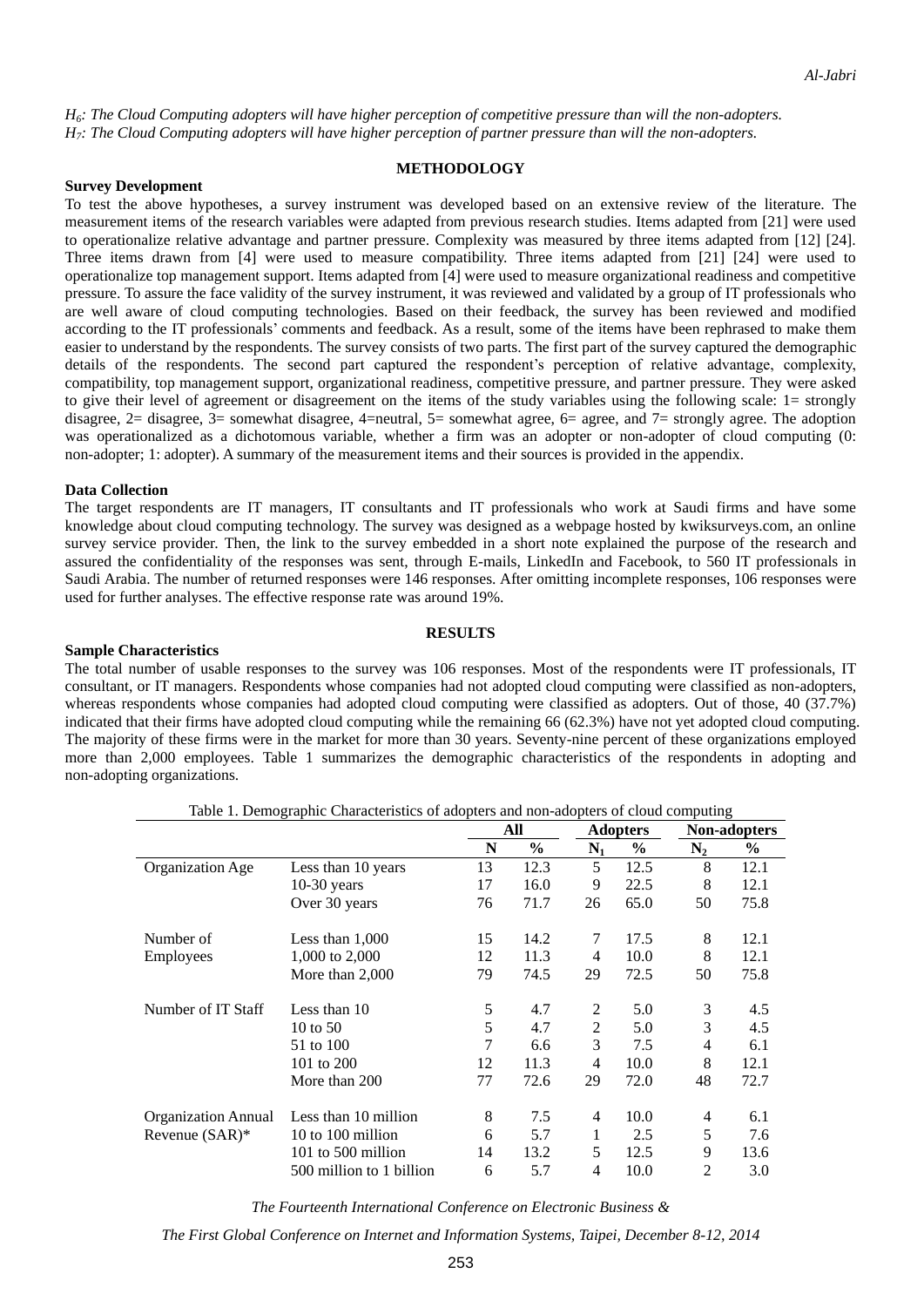*Al-Jabri*

|                            |                           | All |               | <b>Adopters</b> |               | Non-adopters   |               |
|----------------------------|---------------------------|-----|---------------|-----------------|---------------|----------------|---------------|
|                            |                           | N   | $\frac{0}{0}$ | $\mathbf{N}_1$  | $\frac{0}{0}$ | $\mathrm{N}_2$ | $\frac{6}{6}$ |
|                            | More than 1 billion       | 72  | 67.9          | 26              | 65.0          | 46             | 69.7          |
| Occupation                 | IT Manager                | 17  | 16.0          | 9               | 22.5          | 8              | 12.1          |
|                            | <b>IT Consultant</b>      | 20  | 18.9          | 13              | 32.5          | 7              | 10.6          |
|                            | <b>IT</b> Professional    | 66  | 62.3          | 16              | 40.0          | 50             | 75.8          |
|                            | Other                     | 3   | 2.8           | 2               | 5.0           |                | 1.5           |
| <b>Organization Sector</b> | Business services         | 5   | 4.7           | 1               | 2.5           | $\overline{4}$ | 6.0           |
|                            | Logistics & Manufacturing | 5   | 4.7           |                 | 2.5           | $\overline{4}$ | 6.0           |
|                            | Oil $&$ Gas               | 62  | 58.5          | 17              | 42.5          | 45             | 68.2          |
|                            | IT                        | 21  | 19.8          | 16              | 40.0          | 5              | 7.6           |
|                            | Other                     | 13  | 12.3          | 5               | 12.5          | 8              | 12.1          |

\* Saudi Arabian Riyals (SAR) 3.75 = 1USD

#### **Instrument Validity and Reliability**

Face validity was ensured by consulting a group of IT professionals who reviewed and validated the survey items and pilot testing of the survey instrument with another group of IT professionals before carrying out the main study and distributing the survey. This ensured correcting any ambiguities in survey items. Cronbach's Alpha was used to assess the reliabilities of the research variables. As shown in Table 2, Cronbach's alphas were ranging from 0.734 to 0.898 for all variables that exceeded the threshold value of 0.7 [15]. Hence, the scales for all research variables were deemed to exhibit adequate reliability.

| Table 2. Overall Mean, Standard Deviation, and Cronbach's Alpha Reliability |  |  |  |
|-----------------------------------------------------------------------------|--|--|--|
|-----------------------------------------------------------------------------|--|--|--|

| Dimension                        | No. of | Mean  | Standard  | Alpha |
|----------------------------------|--------|-------|-----------|-------|
|                                  | Items  |       | Deviation |       |
| Relative Advantage               | 6      | 5.545 | 0.922     | 0.854 |
| Complexity                       | 3      | 4.163 | 1.293     | 0.734 |
| Compatibility                    | 3      | 4.654 | 1.449     | 0.898 |
| <b>Top Management Support</b>    | 3      | 4.918 | 1.347     | 0.878 |
| <b>Organizational Readiness</b>  |        | 5.344 | 1.279     | 0.817 |
| <b>Competitive Pressure</b>      |        | 4.368 | 1.368     | 0.709 |
| <b>Business Partner Pressure</b> |        | 3.929 | 1.583     | 0.880 |

#### **Hypotheses Testing**

The hypotheses were tested by applying the independent-samples T tests. As presented in Table 3, the hypotheses related to relative advantage  $(H_1)$ , compatibility  $(H_3)$ , top management support  $(H_4)$ , organizational readiness  $(H_5)$ , competitive pressure  $(H<sub>6</sub>)$  and partner pressures  $(H<sub>7</sub>)$  were supported at 5% significance level. Complexity  $(H<sub>2</sub>)$  was not supported. Table 3 shows the results of the comparisons between adopters and non-adopters in relation to the three contexts of cloud computing adoption: (1) technology context (i.e. relative advantage, complexity, and compatibility), (2) organizational context (i.e. top management support and organizational readiness) and (3) environmental context (i.e. competitive and partner pressures).

| Table 3: Comparison between adopters and non-adopters of cloud computing |               |               |       |       |  |  |  |  |
|--------------------------------------------------------------------------|---------------|---------------|-------|-------|--|--|--|--|
|                                                                          | Adopters      | Non-adopters  |       |       |  |  |  |  |
|                                                                          | Mean $(SD)$   | Mean $(SD)$   | t     | p     |  |  |  |  |
|                                                                          |               |               |       |       |  |  |  |  |
| <b>Technological Factors</b>                                             |               |               |       |       |  |  |  |  |
| Relative Advantage                                                       | 5.779 (1.044) | 5.404 (0.815) | 2.062 | 0.042 |  |  |  |  |
| Complexity                                                               | 4.225(1.376)  | 4.126(1.250)  | 0.379 | 0.705 |  |  |  |  |
| Compatibility                                                            | 5.583 (1.101) | 4.091 (1.345) | 5.914 | 0.000 |  |  |  |  |
|                                                                          |               |               |       |       |  |  |  |  |
| <b>Organizational Factors</b>                                            |               |               |       |       |  |  |  |  |
| <b>Top Management Support</b>                                            | 5.992 (0.822) | 4.268(1.177)  | 8.859 | 0.000 |  |  |  |  |
| <b>Organizational Readiness</b>                                          | 5.800 (0.911) | 5.068 (1.392) | 3.269 | 0.001 |  |  |  |  |
|                                                                          |               |               |       |       |  |  |  |  |
| <b>Environmental Factors</b>                                             |               |               |       |       |  |  |  |  |
| <b>Competitive Pressure</b>                                              | 4.887(1.195)  | 4.053 (1.379) | 3.172 | 0.002 |  |  |  |  |
| <b>Business Partner Pressure</b>                                         | 4.575(1.361)  | 3.538 (1.589) | 3.433 | 0.001 |  |  |  |  |
|                                                                          | Variable      |               |       |       |  |  |  |  |

*The Fourteenth International Conference on Electronic Business &*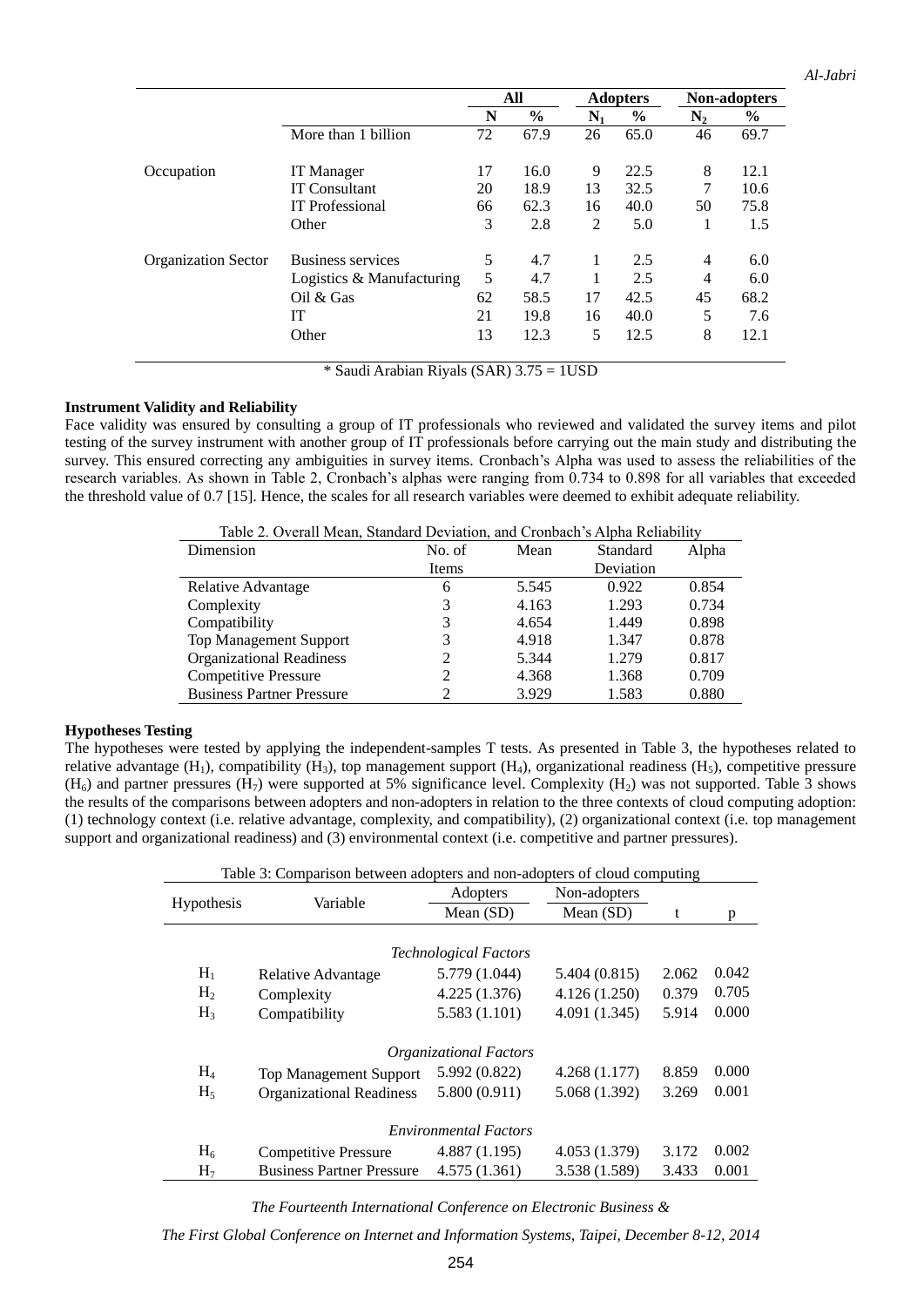#### **DISCUSSION AND IMPLICATIONS**

The objective of this study was to extend the understanding of cloud computing adoption by identifying the factors that affect the cloud computing adoption, and comparing the perceptions of cloud computing adopters and non-adopters in relation to the technological context, organizational context and environmental context.

#### **Technological Context**

IT professional adopters perceived the relative advantage and compatibility more than the non-adopters did. This is not surprising result because adopting firms have reaped the benefits of and appreciated the experience with cloud computing. On the top of the relative advantages of cloud computing, as compared to in-house computing, are the cost reduction, operation efficiency, fast application process, better customer services, better relationships with business partners and improvement of the firm competitive advantage. In addition, adopters perceived cloud computing more compatible than the non-adopter did, in terms of organization culture, values and work practices. However, there is no significant perception differences towards complexity. In fact, they have neutral perceptions. This implies that both adopters and non-adopters believe that complexity is not a barrier of adopting cloud computing. That is, they neither perceive cloud computing taking long time to understand and implement nor requiring complex skills from employees to deploy and use.

#### **Organizational Context**

Organizational context involves the top management support and the organizational readiness. Unlike non-adopting firms, top management of adopting firms is very supportive of and interested in cloud computing initiatives. The non-adopting firms have shown lower perception towards top management support. This confirms that the important role of top management support in creating a supportive climate and providing adequate resources for successful adoption of cloud computing. This finding is consistent with [12] who found that top management support was significant discriminators between cloud computing adopters and non-adopters.

The organizational readiness entails the technology infrastructure, IT skills and financial resources. Adopters perceived technological and financial resources more important than non-adopters did. One possible explanation might be the non-adopters perceived that the required resources are as important for cloud computing as for in-house computing. Another explanation might be that the cloud computing is new to Saudi organizations. Hence, the non-adopters have found it difficult to assess the importance of technical and financial resources required for cloud computing implementation. They might not perceive that cloud computing differs from in-house computing in terms of resources requirements.

#### **Environmental Context**

In a complex business environmental, there is a paramount external pressure on business firms to leverage new ways to outperform rivals. The pressure emanates from the competition within the industry and from the trading business partners, especially those implementing hybrid cloud. A firm may feel pressure from its trading partners if they request or recommend it to adopt cloud computing. Another source of pressure is from the industry. Firms may feel the need to adopt cloud computing, in order to be remain competitive, when they see most of their peer firms adopting cloud computing.

#### **CONCLUSIONS, LIMITATIONS & FUTURE DIRECTIONS**

This paper examined the IT professionals' perceptions of cloud computing adoption in Saudi Arabia. This study represents an attempt to examine perceptions of cloud computing adoption using technology-organization-environment framework. Overall, the results showed that adopters have much higher perceptions of cloud computing than the non-adopters. This might be attributed to the fact that increasing familiarity with the cloud computing technology would lead to a greater degree of adoption. Another explanation is that non-adopters did not perceive a need to adopt the cloud computing. The results suggest that the study variables (i.e. relative advantage, compatibility, top management support, organizational readiness, competitive pressure, and partner pressure) play important roles in differentiating between adopters and non-adopters of cloud computing.

This research has some limitations. First, the cloud computing is a relatively new concept and has different service models. Each model may have different perceptions. Future studies need to focus more on specific service or delivery models like SaaS, PaaS, or IaaS. Second, this study is conducted in a single country, which implies that the results reflect only the situation in Saudi Arabia. Therefore, the results cannot be generalized to other countries. Different countries have different aspects such as cultures, competition, business partners, and government policies. Similar research work may be conducted in other countries and the results are compared. Third, the results provide overall perceptions of cloud computing, regardless of the industry. Future research should target and focus on different sectors and industries.

#### **ACKNOWLEDGMENT**

The author would like to thank King Fahd University of Petroleum & Minerals for the administrative and financial support provided for this research. Thanks to Mohammad Al-Abdulhadi for his help in the data collection stage.

#### *The Fourteenth International Conference on Electronic Business &*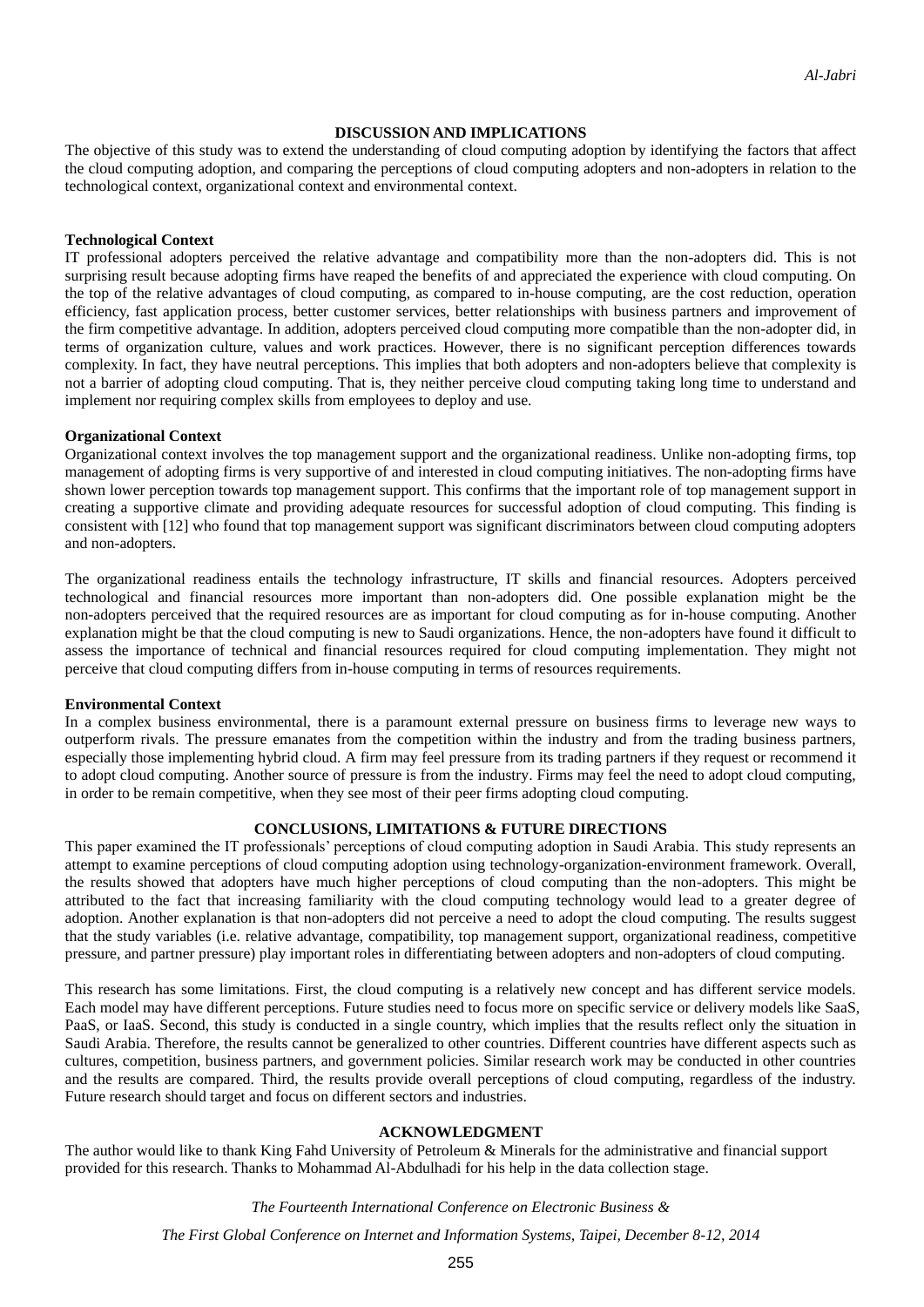#### **REFERENCES**

- [1] Alshamaila, Y., Papagiannidis, S. & Li, F. (2013) 'Cloud computing adoption by SMEs in the north east of England: A multi-perspective framework', *Journal of Enterprise Information Management*, Vol. 26, No. 3, pp. 250-275,
- [2] CSA. 2009 'Security guidance for critical areas of focus in cloud computing V2.1', available at: https://cloudsecurityalliance.org/guidance/csaguide.v2.1.pdf (accessed June 25, 2014).
- [3] Dhar, S. (2012) 'From outsourcing to Cloud computing: evolution of IT services', *Management Research Review*, Vol. 35, No. 8 pp. 664-675.
- [4] Grandon, E & Pearson, J. (2004) 'Electronic commerce adoption: an empirical study of small and medium US businesses', *Information & Management*, Vol. 42, No. 1, pp. 197–216.
- [5] Gupta, P., Seetharamana, A., & Raj, J.R. (2013) 'The usage and adoption of cloud computing by small and medium businesses', *International Journal of Information Management*, Vol. 33, No. 5, pp. 861-874.
- [6] Hofer, C.N. & Karagiannis, G. (2011) 'Cloud computing services: taxonomy and comparison', *Journal of Internet Services and Applications*, Vol. 2, No. 2, pp. 81-94.
- [7] Iacovou, C.L., Benbasat, I. & Dexter, A.S. (1995) 'Electronic data interchange and small organizations: adoption and impact of technology', *MIS Quarterly*, Vol. 19, No. 4, pp. 465-485.
- [8] Jansen, W. & Grance, T. (2011) 'Guidelines on Security and Privacy in Public Cloud Computing'. NIST Special Publication 800-144. Gaithersburg, MD: NIST. Available at: http://csrc.nist.gov/publications/nistpubs/800-144/SP800-144.pdf (accessed May 20, 2014).
- [9] Khorshed, M. Ali, A. & Wasimi S. (2012) 'A survey on gaps, threat remediation challenges and some thoughts for proactive attack detection in cloud computing', *Future Generation Computer Systems*, Vol. 28, No. 6, pp. 833-851.
- [10] Kuan, K. K. Y. & Chau, P. Y.K. (2001) 'A perception-based model for EDI adoption in small businesses using a technology-organization-environment framework', *Information & Management*, Vol. 38, No. 8, pp. 509-521.
- [11] Li, D. & Lai, F. (2010) 'E-business assimilation in China's international trade firms: the technology-organization-environment framework', *Journal of Global Information Technology*, Vol. 18, No. 1, pp. 39-65.
- [12] Low, C., Chen, Y. & Wu, M. (2011) 'Understanding the determinants of cloud computing adoption', *Industrial Management & Data Systems*, Vol. 111, No. 7, pp. 1006-1023.
- [13] Marston, S., Li, Z., Bandyopadhyay, S., Zhang, J. & Ghalsasi, A. (2011) 'Cloud computing The business perspective', *Decision Support Systems*, Vol. 51, No. 1, pp. 176-189.
- [14] Mell, P. & Grance, T. (2011) 'The NIST of cloud computing. Recommendations of the National Institute of Standards and Technology'. Available at http://csrc.nist.gov/publications/nistpubs/800-145/SP800-145.pdf (accessed May 20, 2014).
- [15] Nunnally, J. C. & Bernstein, I. H. (1994) *Psychometric theory*, McGraw-Hill, New York, USA.
- [16] Oliveira, T. Thomas, M. & Espadanal, M. (2014) 'Assessing the determinants of cloud computing adoption: An analysis of the manufacturing and services sectors', *Information & Management*, Vol. 51, No. 5, pp. 497-510.
- [17] Pan, M-J. & Jang, W-Y. (2008) 'Determinants of the adoption of enterprise resources planning within the technology-organization-environment framework: Taiwan's communications industry', *Journal of Computer Information Systems*, Vol. 48, No. 3, pp. 94-102.
- [18] PRWEB (2012, July 19). Garner predicts cloud computing spending to increase by 100 percent in 2016, available at: http://www.prweb.com/releases/2012/7/prweb9711167.htm (accessed July 22, 2014).
- [19] Rogers, E.M. (2003) *Diffusion of Innovations* (5th ed.), Free Press, New York, NY.
- [20] Tan, M. & Lin, T. T. C. (2012) 'Exploring organizational adoption of cloud computing in Singapore', *Proceedings of the 19th ITS Biennial Conference: Moving Forward with Future Technologies: Opening a Platform for All*, Bangkok, Thailand, November 18 – 21, 2012, available at: http://www.econstor.eu/bitstream/10419/72509/1/742584003.pdf (accessed June 11, 2014).
- [21] Teo, T., Lin, S. & Lai, K. (2009) 'Adopters and non-adopters of e-procurement in Singapore: An empirical study', *Omega*, Vol. 37, No. 5, pp. 972- 987.
- [22] Tornatzky, L. G. & Klein, R. J. (1982) 'Innovation characteristics and innovation adoption-implementation: A meta-analysis of findings', *IEEE Transactions on Engineering Management*, Vol. 29, No. 1, pp. 28-45.
- [23] Yeboah-Boateng, E. O. & Essandoh, K. A. (2014) 'Factors Influencing the Adoption of Cloud Computing by Small and Medium Enterprises in Developing Economies', *International Journal of Emerging Science and Engineering*, Vol. 2, No. 4, pp. 13-20.
- [24] Yu-hui, L. (2008) 'An Empirical Investigation on the Determinants of E-procurement Adoption in Chinese Manufacturing Enterprises', *Proceedings of the 15th International Conference on Management Science & Engineering*, Long Beach, USA, September 10-12, 2008, pp. 32-37.
- [25] Zhang, Q., Cheng, L. & Boutaba, R. (2010) 'Cloud computing: state-of-the-art and research challenges', *Journal of Internet Services and Applications*, Vol. 1, No. 1, pp. 7-18.
- [26] Zissis, D. & Lekkas, D. (2012) 'Addressing cloud computing security issues', *Future Generation Computer Systems*, Vol. 28, No. 3, pp. 583-592.